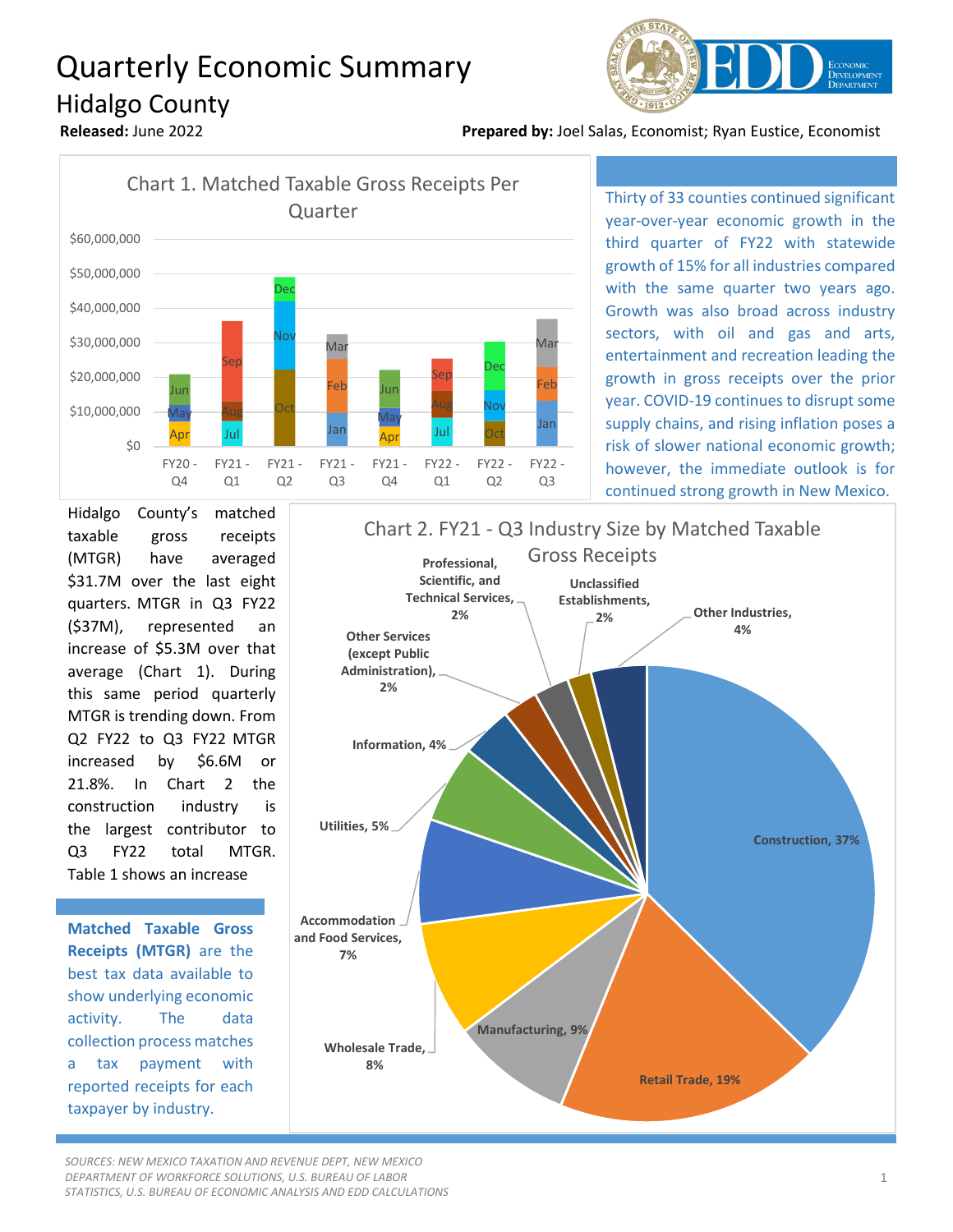## Quarterly Economic Summary Hidalgo County



|  | Table 1. FY22 - Q3 Matched Taxable Gross Receipts by Industry |  |  |
|--|---------------------------------------------------------------|--|--|
|--|---------------------------------------------------------------|--|--|

| <b>Industries</b>                                     |  | <b>FY22 - Q3</b> |    | <b>YOY Growth</b> | YOY % Change |         | 2-Year % Change |         |
|-------------------------------------------------------|--|------------------|----|-------------------|--------------|---------|-----------------|---------|
| <b>Accommodation and Food Services</b>                |  | 2,715,246        | Ŝ  | 596,787           |              | 28%     |                 | 15%     |
| Administrative/Support & Waste Management/Remediation |  | 391,197          | S  | (36, 358)         |              | $-9%$   |                 | $-39%$  |
| Agriculture, Forestry, Fishing, and Hunting           |  |                  |    | (5,568)           |              | $-100%$ |                 | $-100%$ |
| Arts, Entertainment, and Recreation                   |  |                  |    |                   | N/A          |         |                 | $-100%$ |
| Construction                                          |  | 13,706,097       | S  | (1, 164, 015)     |              | $-8%$   |                 | 267%    |
| <b>Educational Services</b>                           |  | 12,227           | -S | 11,029            |              | 921%    |                 | 3546%   |
| Finance and Insurance                                 |  | 73,293           | -S | (2,792)           |              | $-4%$   |                 | 25%     |
| <b>Health Care and Social Assistance</b>              |  | $320,261$ \$     |    | (131, 296)        |              | $-29%$  |                 | $-19%$  |
| Information                                           |  | 1,325,022        | -S | 569,424           |              | 75%     |                 | $-1%$   |
| Management of Companies and Enterprises               |  |                  |    |                   | N/A          |         | N/A             |         |
| Manufacturing                                         |  | 3,141,489        | S  | 1,857,070         |              | 145%    |                 | 164%    |
| Mining, Quarrying, and Oil and Gas Extraction         |  | 1,923            | S  | $1,923$ N/A       |              |         | N/A             |         |
| Other Services (except Public Administration)         |  | 914,528          | Ŝ  | 172,709           |              | 23%     |                 | 19%     |
| Professional, Scientific, and Technical Services      |  | 905,871 \$       |    | 295,346           |              | 48%     |                 | 151%    |
| <b>Public Administration</b>                          |  | 208              | S  | (191, 817)        |              | $-100%$ |                 | $-100%$ |
| Real Estate and Rental and Leasing                    |  | 327,454          | -S | 76,218            |              | 30%     |                 | 77%     |
| <b>Retail Trade</b>                                   |  | 6,886,465        | S  | 229,045           |              | 3%      |                 | 53%     |
| Transportation and Warehousing                        |  | $324,032$ \$     |    | (216, 750)        |              | $-40%$  |                 | 20%     |
| Unclassified Establishments                           |  | 623,795          | -S | 121,308           |              | 24%     |                 | 55%     |
| <b>Utilities</b>                                      |  | $2,016,181$ \$   |    | 427,309           |              | 27%     |                 | 37%     |
| <b>Wholesale Trade</b>                                |  | $2,989,263$ \$   |    | 1,476,639         |              | 98%     |                 | 150%    |
| <b>All Industries</b>                                 |  | 36,974,595 \$    |    | 4,375,701         |              | 13%     |                 | 94%     |

of \$4.4M from Q3 in FY21 to FY22 of the same period. Despite this year-over-year (YOY) increase, seven industries reported a YOY decline. The largest decline was reported by the construction industry, \$1.2M or 8%. The largest increase came from the manufacturing sector, which reported a YOY increase of \$1.9M or 145%.

Gross receipts tax (GRT) revenue collections increased by \$67K, or 26.5%, from Q2 FY22 to Q3 FY22,shown in Chart 4. Over the last eight quarters GRT collections have remained flat in Hidalgo County.



*SOURCES: NEW MEXICO TAXATION AND REVENUE DEPT, NEW MEXICO DEPARTMENT OF WORKFORCE SOLUTIONS, U.S. BUREAU OF LABOR STATISTICS, U.S. BUREAU OF ECONOMIC ANALYSIS AND EDD CALCULATIONS*